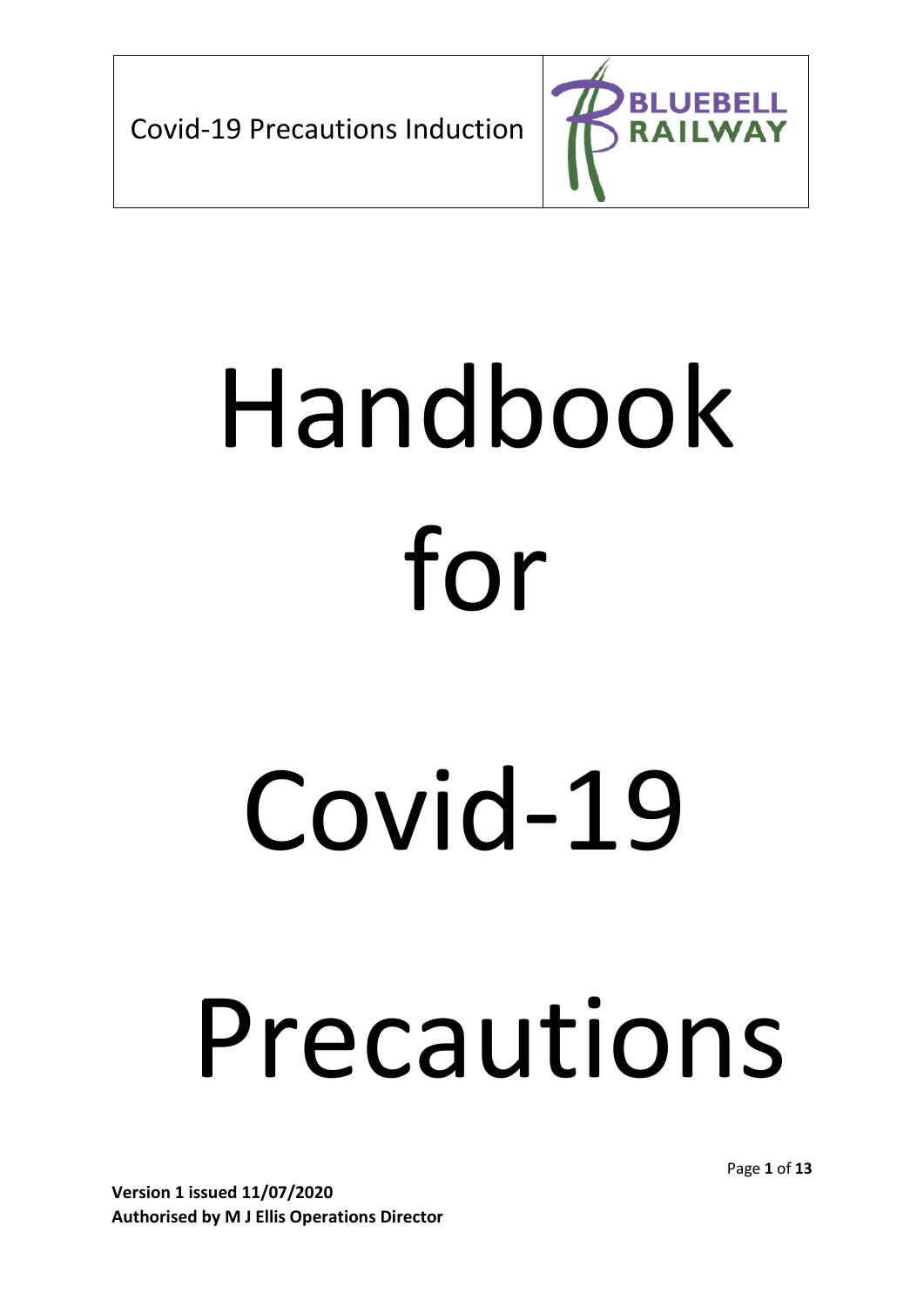

| Contents                                               | Page |
|--------------------------------------------------------|------|
| <b>Notes</b>                                           | 3    |
| Content of induction                                   |      |
| Introduction                                           | 4    |
| <b>What is Coronavirus or Covid-19</b>                 | 4    |
| What to do if symptoms develop during the day or shift | 5    |
| Steps to minimise transmission risk                    | 5    |
| Meetings and briefing session                          | 6    |
| Travel and transport on the railway                    | 6    |
| <b>Buildings</b>                                       | 7    |
| Personal Protective Equipment (PPE)                    | 7    |
| 12/07/2020 UPDATE Guidance on working at Bluebell      | 8    |
| Railway during Covid-19 outbreak                       |      |
| Staff travel and transport on the railway              | 10   |
| Handwashing guidance                                   | 11   |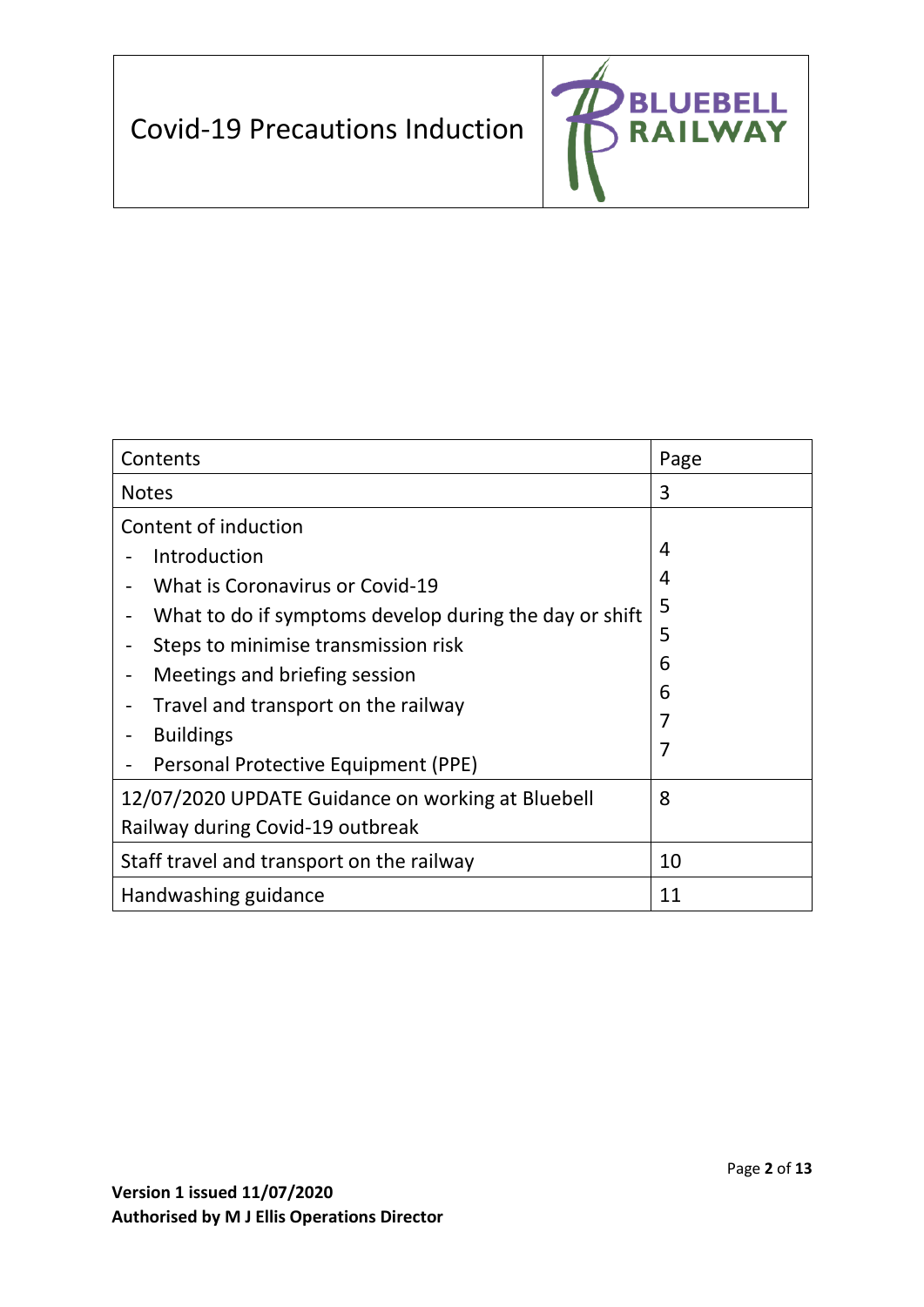

#### **Notes**

- **1.** This induction is a key part of managing the risks associated with Covid-19 on the Bluebell Railway. It should be read alongside the local instructions and Risk Assessments at your location.
- **2.** Completion of this induction is compulsory for all staff**.**
- **3.** 'Staff' means contractors, paid employees and volunteers.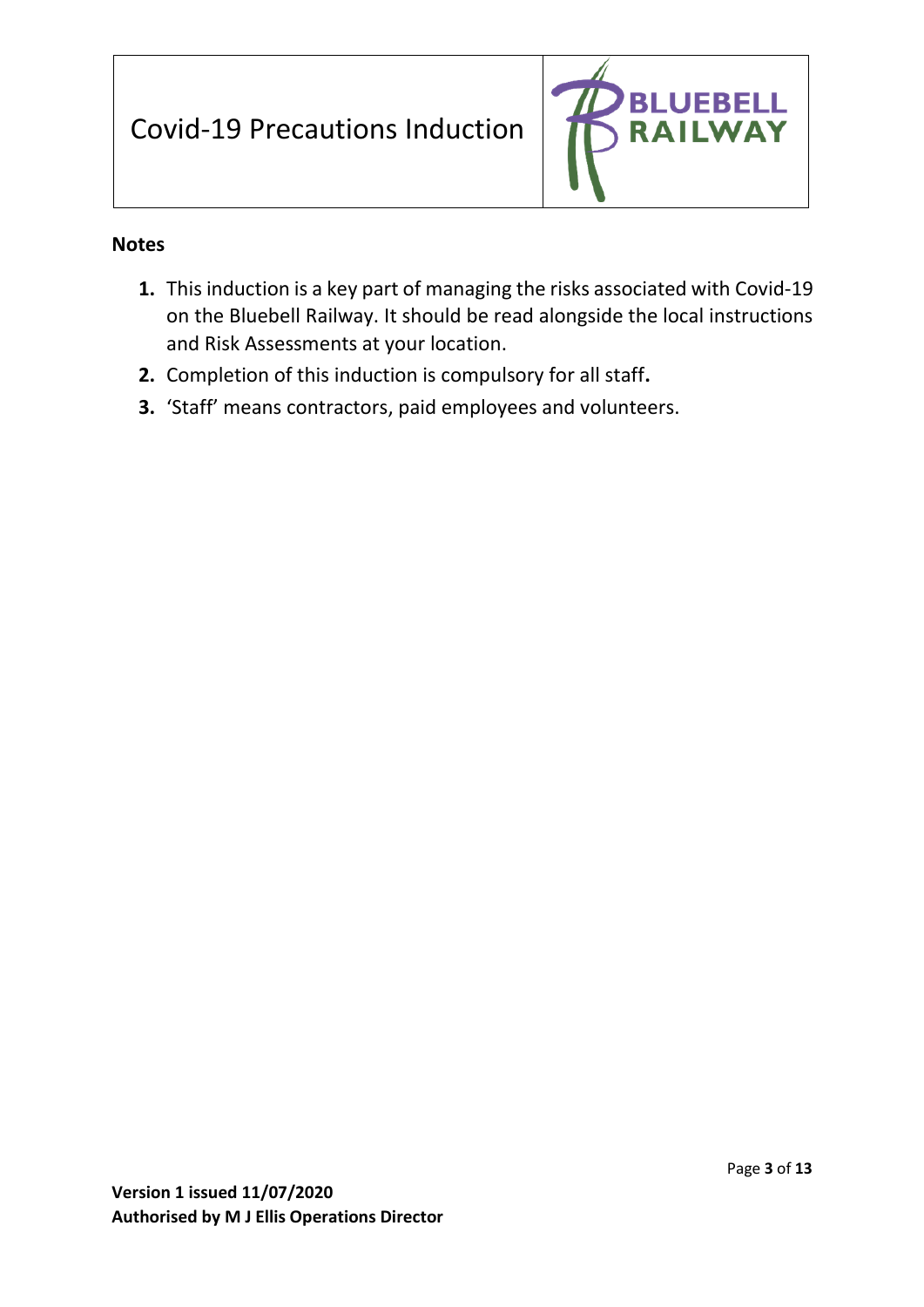

#### **Introduction**

- 1. The purpose of this briefing is to highlight the steps that MUST be followed to reduce the risk of transmission of Covid-19, also known as Coronavirus, at the Bluebell Railway.
- 2. It is our responsibility to protect ourselves and each other and to reduce as far as is possible the risk of catching the virus at the railway. It is important that in order to do this we all follow company policy, Government, Heritage Railway Association and Office of Rail and Road guidance.
- 3. The content of this briefing and the policies put in place apply to all staff whether contractor, paid or volunteer. References to 'staff' mean all those working on the railway.
- 4. You should familiarise yourself with company policies;
	- a. Company policy in respect of Covid-19 as set out in this document or in any Special Operating Notices or other instructions issued by their Department Director
	- b. Staff travel and transport during Covid-19

#### **What is Coronavirus or Covid-19?**

- 5. Covid-19 is a respiratory infection that causes a wide variety of responses in those who catch it, from no symptoms at all to severe symptoms in some cases. Those without symptoms may infect others, which is why the steps being taken on the railway are so important for your and everyone else's safety.
- 6. Symptoms of Covid-19 are:
	- a. A new continuous cough
	- b. A high temperature
	- c. Loss or change of sense of taste or smell
- 7. If you or anyone in your household has such symptoms you must NOT come to the railway. You should self-isolate in accordance with government instruction.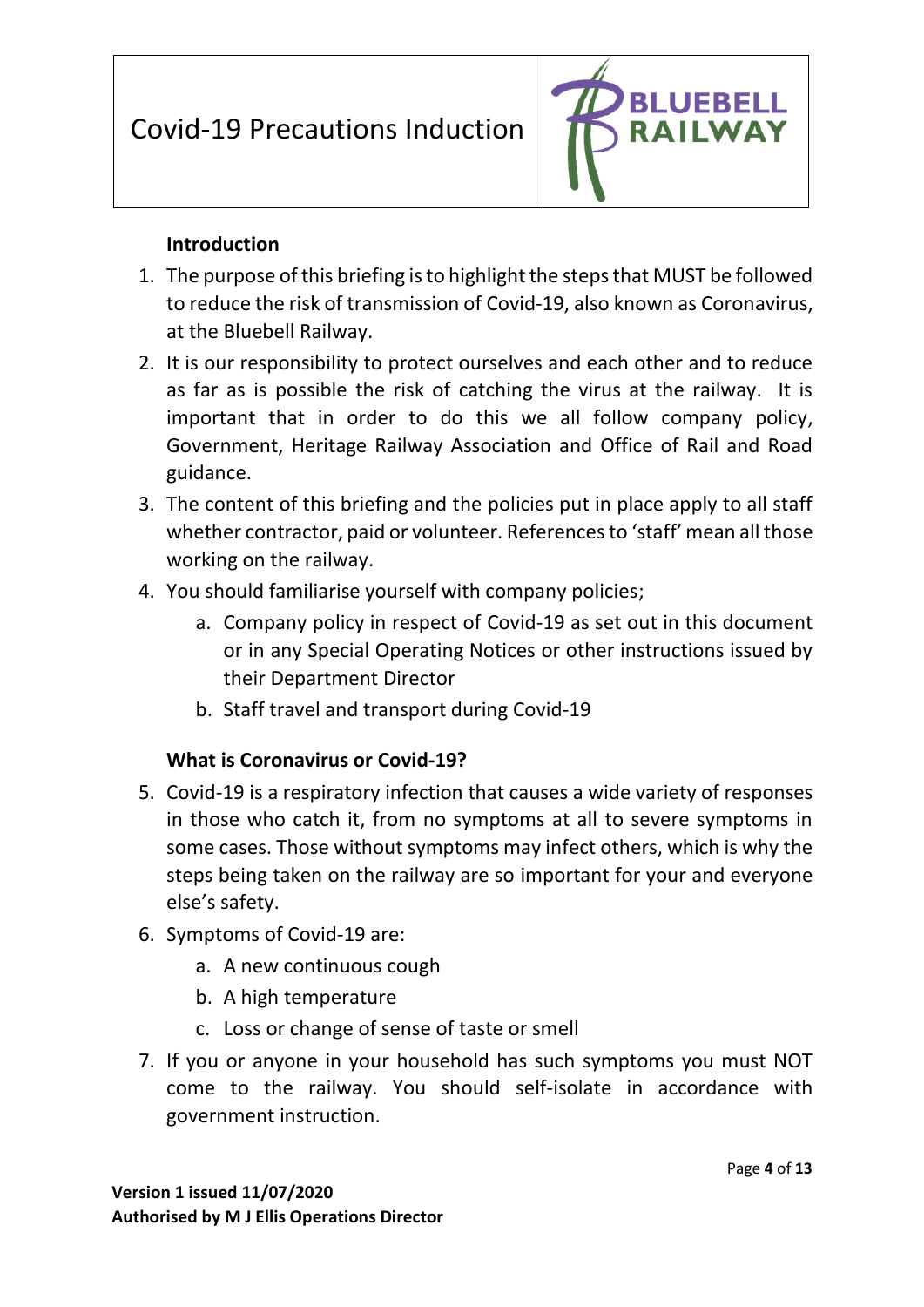

#### **What to do if symptoms develop during the day/shift**

- 8. Anyone developing symptoms during the working day should immediately cease work and isolate from others until they can either travel home or seek medical assistance, whichever is appropriate.
- 9. Isolation can be done outdoors by maintaining a 2m or 1m-plus with mitigation social distance. If it is necessary to be indoors, the person with symptoms should be placed on their own in one of designated the Covid isolation room.
- 10. It is essential that a Report of any incidence of symptoms developing is made to a line manager/supervisor who will arrange cleaning of the isolation room and any other areas where the individual has been working. These areas should be locked or otherwise marked as "out of use" until cleaning can be completed.
- 11. An Accident Report must be completed to record the incident.
- 12.First Aid instructions have been updated and issued to all known First Aiders. The location of the nearest incident kit will be posted at every signing-on point. These kits will contain disposable overalls, rubber gloves, face masks, visors and cleaning products and an instruction sheet that will be used to cleanse any area that a person who develops Covid-19 symptoms at the railway may have come into contact with.

#### **Steps to minimise transmission risk**

- 13. Maintain at least 2m or 1m-plus with mitigation social distance from others as much as possible.
- 14. Wash hands frequently with soap and water, washing for at least 20 seconds. An alcohol-based hand rub is an alternative to soap and water if that is not accessible, but it must have a 70% alcohol content.
- 15. Avoid touching your face unless you have washed your hands first.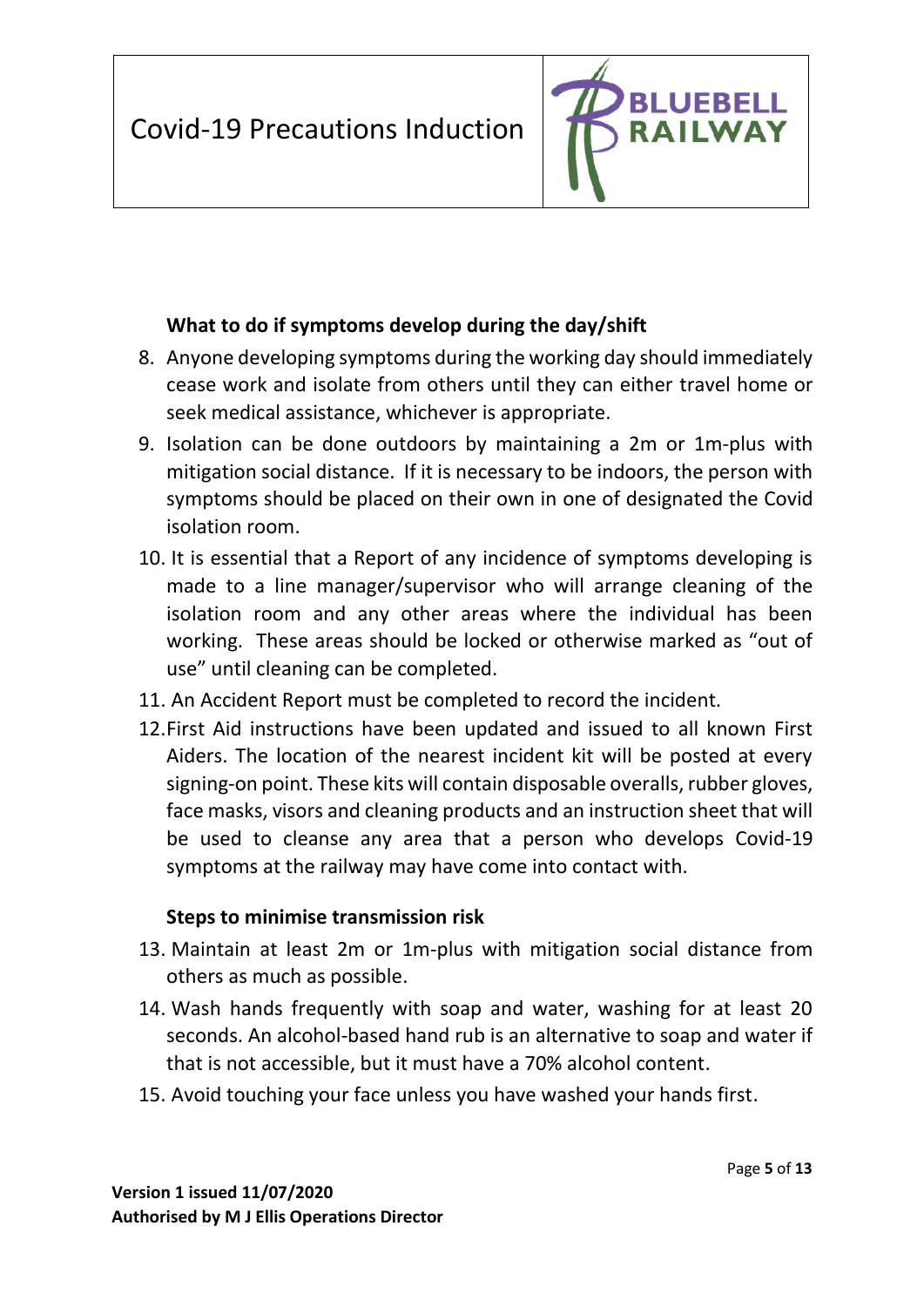

- 16. Where it is not possible to maintain 2m or 1m-plus with mitigation social distancing for a particular work operation, consider in order:
	- a. if the work is necessary
	- b. could be done by mechanical means
	- c. working side by side or back to back with the other person
	- d. minimise the time spent closer than 2m or 1m-plus with mitigation by planning the work carefully
	- e. adopt the 'buddy' system and work with the same person for the duration of the day if the operation is repetitive
- 17. Do not share eating and drinking utensils.
- 18. Familiarise yourself with any risk assessments issued that are relevant to your work at your location. Only staff rostered to work on the Railway should be at the Railway, unless they are a paying customer on the day.

#### **Meetings, training and briefing sessions**

- 19. Meetings, training and briefing sessions should be held online if possible.
- 20. Face to face meetings should be held outdoors if possible and maintain a 2m or 1m plus with mitigation social distance.
- 21. If the meeting needs to be face to face and indoors it MUST be held in a well ventilated room with participants maintaining 2m or 1m-plus with mitigation social distance.

#### **Travel and transport on the railway**

- 22. ALL staff travel privileges associated with holding a staff ID card are suspended until further notice.
- 23. The transport of ANY materials using a brake compartment of a train carrying visitors is PROHIBITED.
- 24. All the vehicles of a train that are in service carrying visitors or that will be carrying visitors before the next scheduled internal clean are OUT OF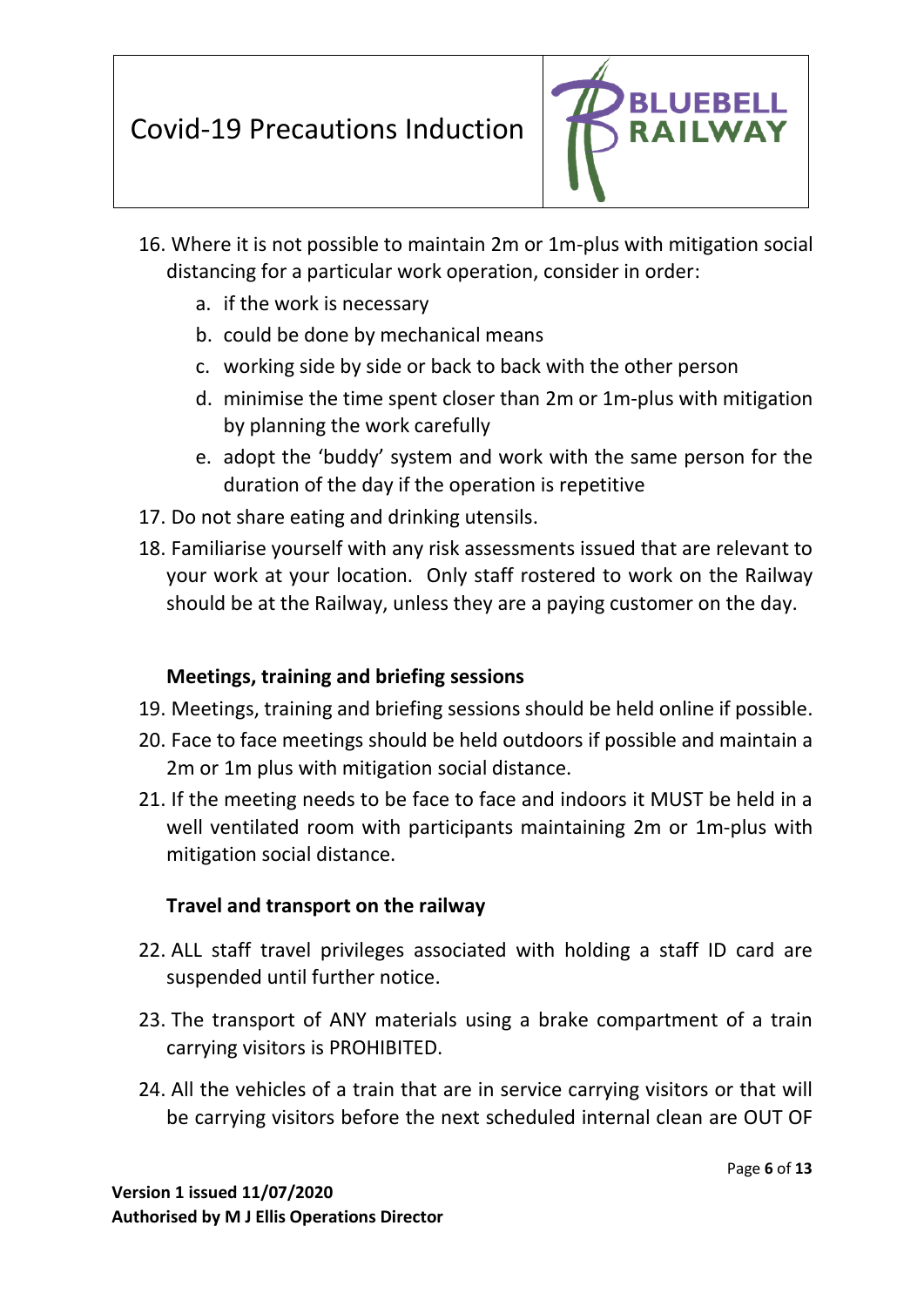

BOUNDS to all staff EXCEPT: the guard of that train; a pilot man; staff involved in cleaning.

- 25. In an emergency (for example a lineside fire or to take over a duty at another location at short notice) staff may travel in the luggage compartment of the train but should maintain 2m or 1m-plus with mitigation social distancing.
- 26. Travel between locations on the railway should be avoided where possible to reduce the risk of spreading Covid-19. Where it is essential to travel, staff must wash their hands thoroughly on leaving a location and on arrival at the new location.
- 27. If it is necessary to transport people or materials between stations (other than in an emergency as described above) this MUST be done in a suitable rail vehicle dedicated to this task and not available for visitor use. Requests should be sent in good time to the Operations Manager and a suitable vehicle, if available, will be added to a planned service or arrangements made to convey the items via a company vehicle.

#### **Buildings**

- 28. Some areas of the railway will be closed without a prior appointment to visit, for example the offices at Sheffield Park.
- 29. All offices throughout the railway will generally have a maximum occupancy of two people at any time. However some offices will be limited to one person only. Please consult local documentation/risk assessments at that location.
- 30. Certain areas of the railway will have 'one-way' systems to reduce congestion in busy areas.
- 31. Please respect all alterations to building usage which are there for your safety and that of your colleagues.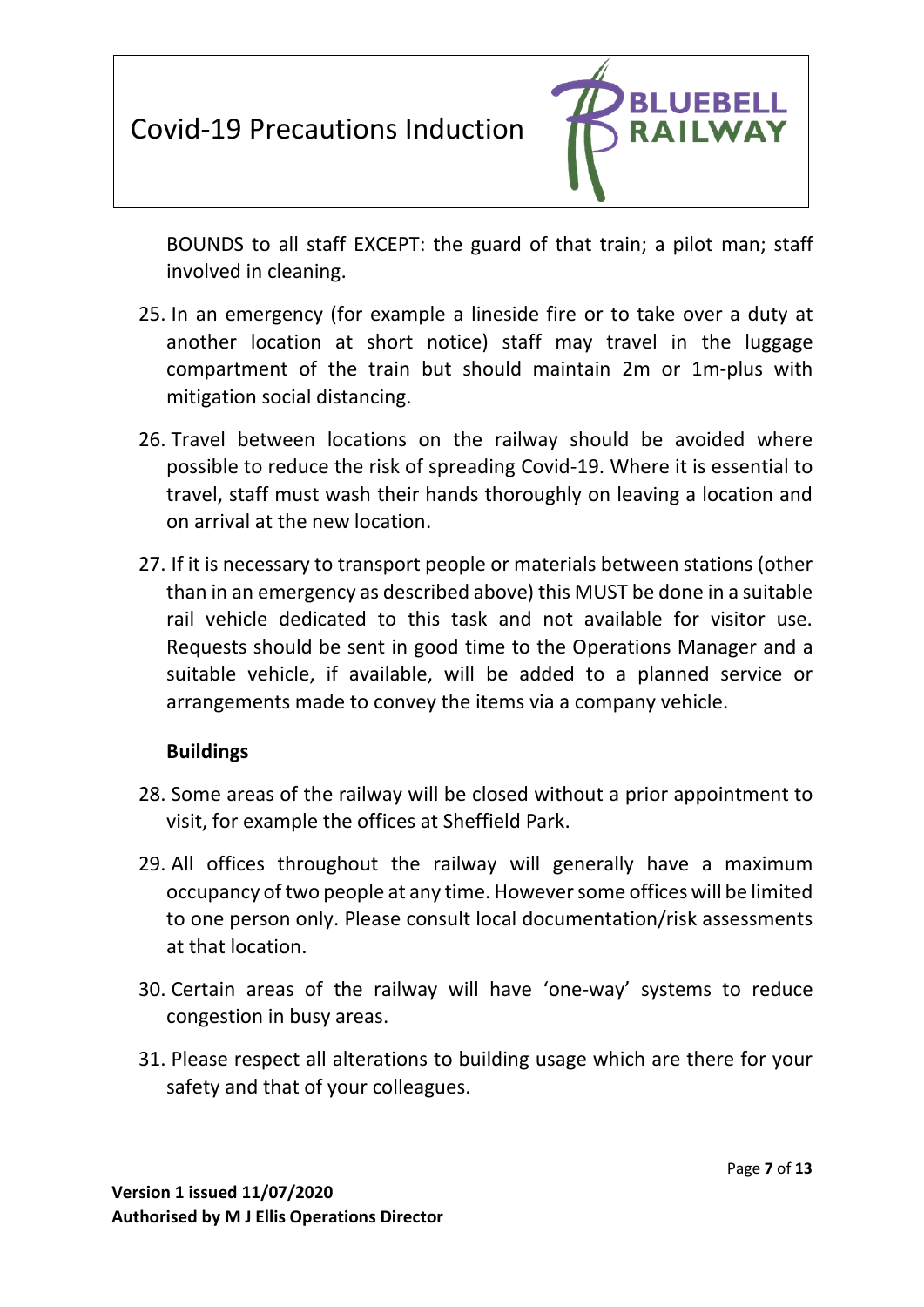

#### **Personal protective equipment (PPE)**

- 32. You should wear the PPE normally required for the task you are carrying out. Additional PPE to protect against Covid-19 risk is required if:
	- a. Local risk assessment requires additional PPE. Check with your line manager or supervisor or with risk assessments for your work area if you are unsure or consult your manager/supervisor.
	- b. Cleaning up after a Covid-19 incident as detailed before
- 33. The use of gloves and other PPE can only help to protect the wearer if:
	- a. Hands are still frequently washed with soap and water
	- b. You do not touch your face with gloved hands or hands that have not been washed with soap and water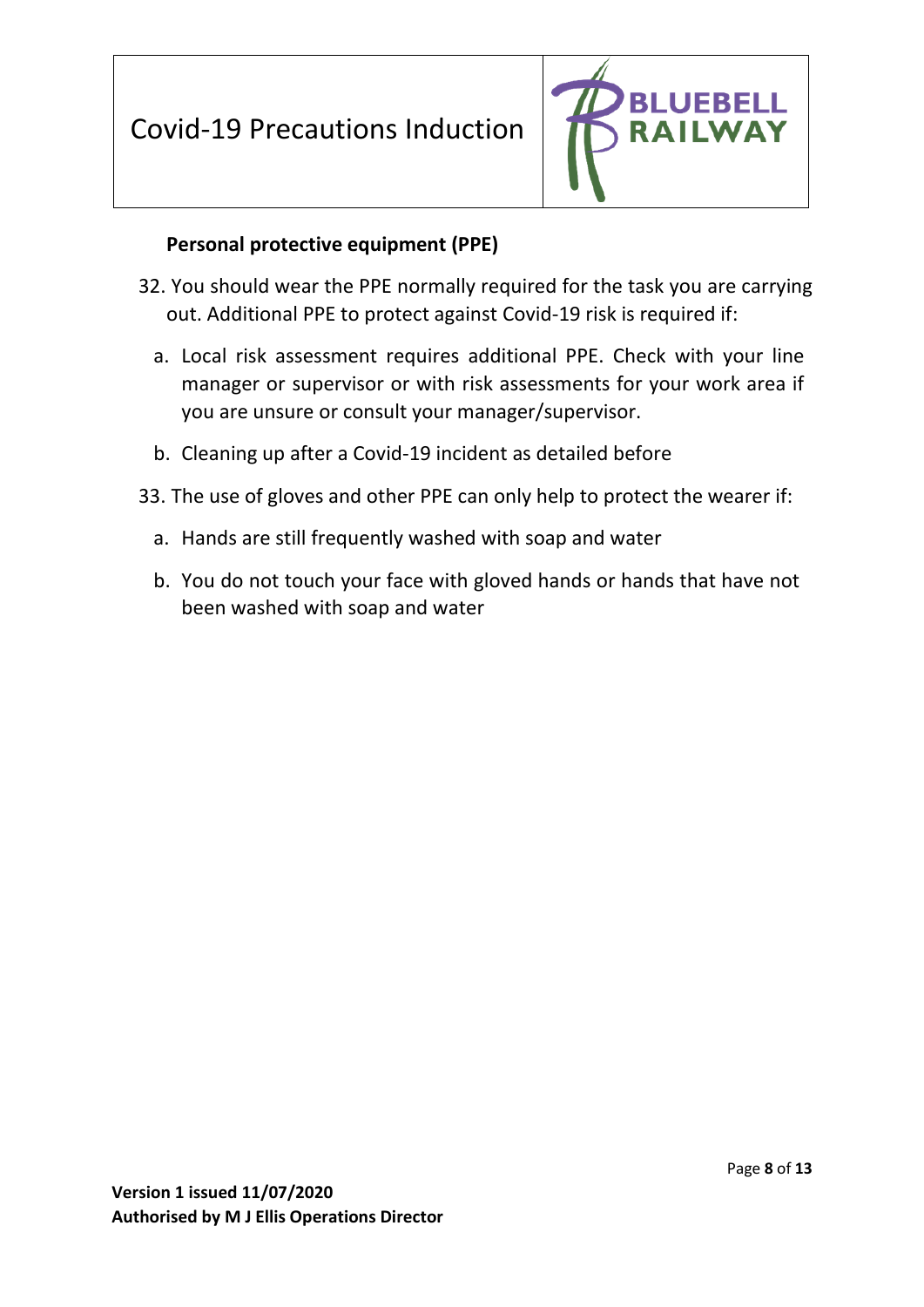



# **UPDATE Guidance on working at**

# **the Bluebell Railway during Covid-19 outbreak**

This instruction and guidance is to be followed by all staff and volunteers who work at the Bluebell Railway with immediate effect and until further notice and replaces all previous guidance.

#### **Bluebell Railway policy is you MUST NOT come to the railway if:**

**1. You have a new continuous cough, a high temperature or a change or loss of your sense of smell or taste** 

#### **2. You live in the same house as someone who develops a new continuous cough or a high temperature**

If one of these conditions applies to you, then you should self-isolate in accordance with government guidance and inform your roster clerk or line manager as soon as possible. You may return to work or rostered duties after the isolation period if you do not develop symptoms or as advised by government guidance or medical professional.

**People designated as Extremely Vulnerable may not volunteer or work at the railway without a personalised risk assessment** (discuss with your line manager in the first instance)**.**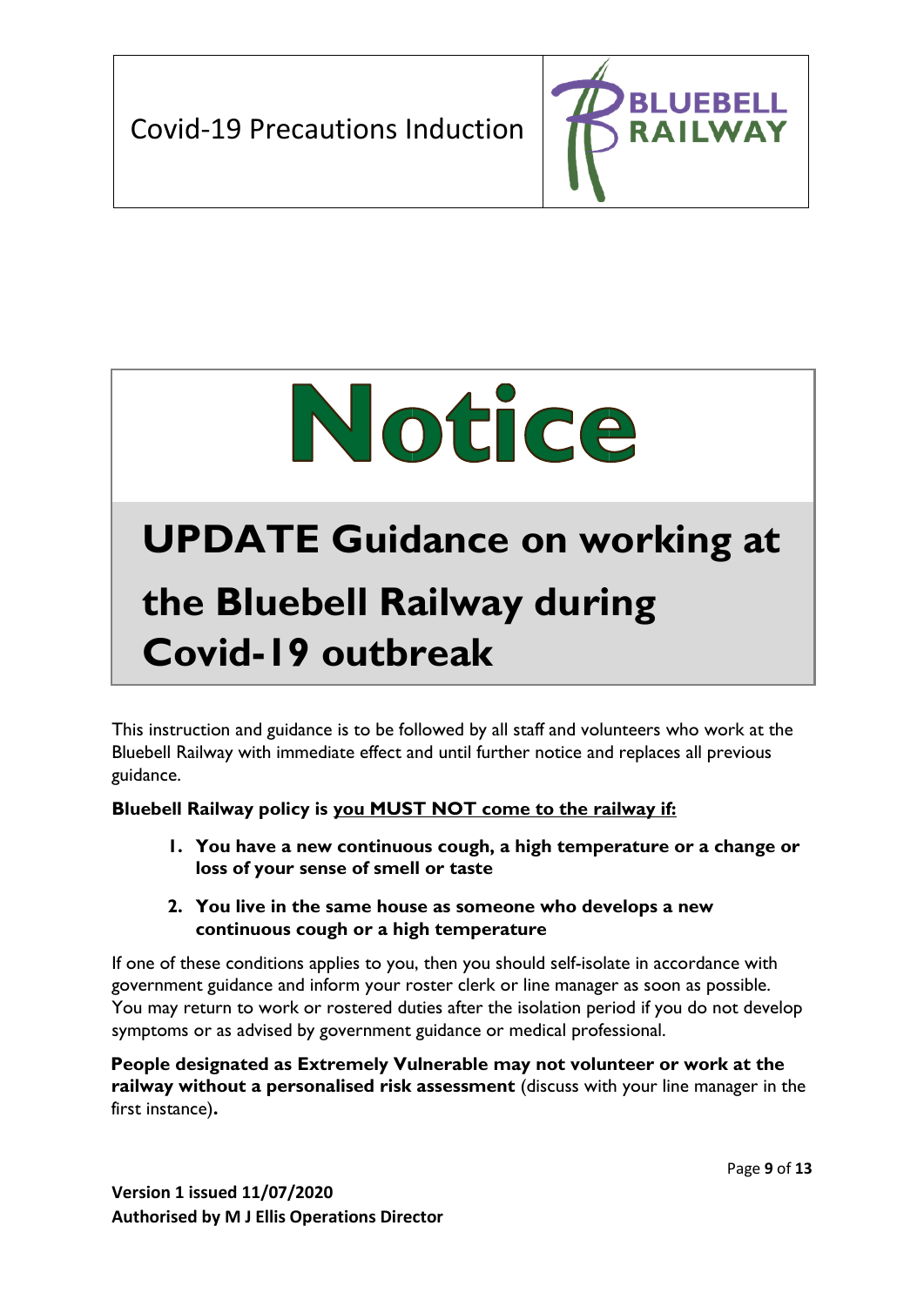

**Bluebell Railway policy is that you MUST NOT work on the railway without the prior approval of a director or your line manager.** 

**When signing on for duty or work you are certifying that, in addition to not being under the influence of drug or alcohol, you have complied with all current government and Bluebell Railway requirements in respect of self-isolation for Covid-19.** 

#### **Bluebell Railway policy on risk mitigation in the workplace**

The following policies are designed to reduce the risk to individuals:

- 1. If your job can be undertaken from home then this is the preferred option.
- 2. Face-to-face meetings should be avoided whenever possible and minimise the number of attendees. Where practical any such meetings / inductions / briefings must be held outdoors. Social distancing is to be maintained at all times during any such meetings.
- 3. You should wash hands frequently and thoroughly and capture any sneezes or coughs with a tissue, which should be disposed of safely, or in the crook of your elbow.
- 4. You should whenever possible to keep a minimum of 1.5m (5 feet) from each other. Where a task requires closer working contact this work must be planned so as to minimise time spent in closer contact and consideration given to using an alternative method or even not carrying out the work at all. Line managers / team leaders shall carry out and document a dynamic risk assessment before work commences.
- 5. If you are designated a vulnerable person you may volunteer at the railway. Where possible the railway will provide work that ensures 2m or 1m-plus with mitigation social distancing upon request.
- 6. You should provide your own food, drink, eating utensils and mug or glass.
- 7. You must familiarise yourself with the risk assessments that will be conducted and the mitigation measures that will be put in place before any work is carried out on the railway or new areas are opened for work to resume.
- 8. Be vigilant of symptoms developing in yourself or others during your work. Anyone developing symptoms MUST isolate themselves immediately and report the incident to the duty manager.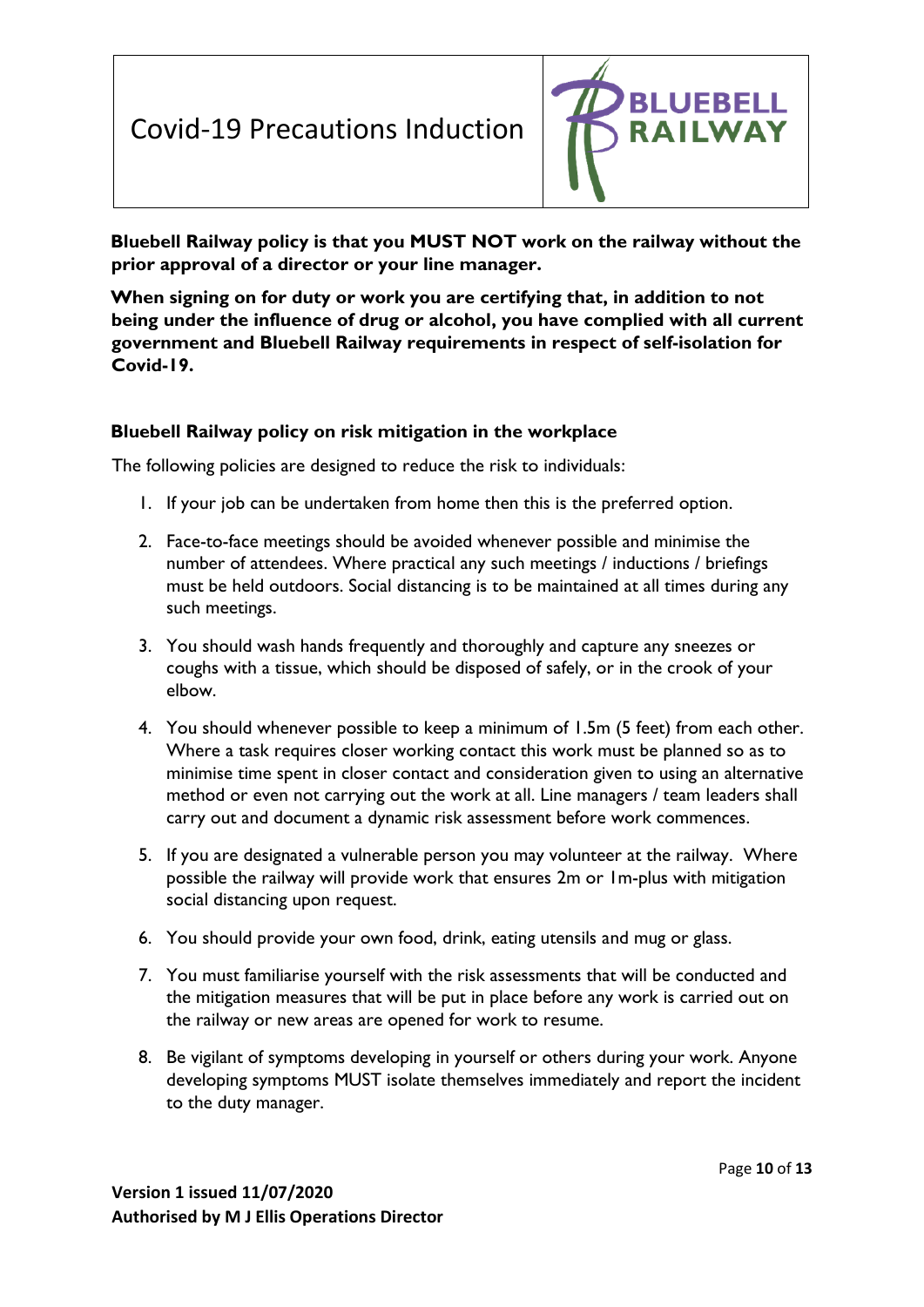#### **BLUEBEL** .L Covid-19 Precautions Induction **WAY RAIL**

9. The company notes the government guidance that face coverings may afford little additional protection against COVD-19 in situations of close contact. Additional PPE beyond that normally required by the activity being undertaken is not normally may therefore be required by the company especially in customer facing situations.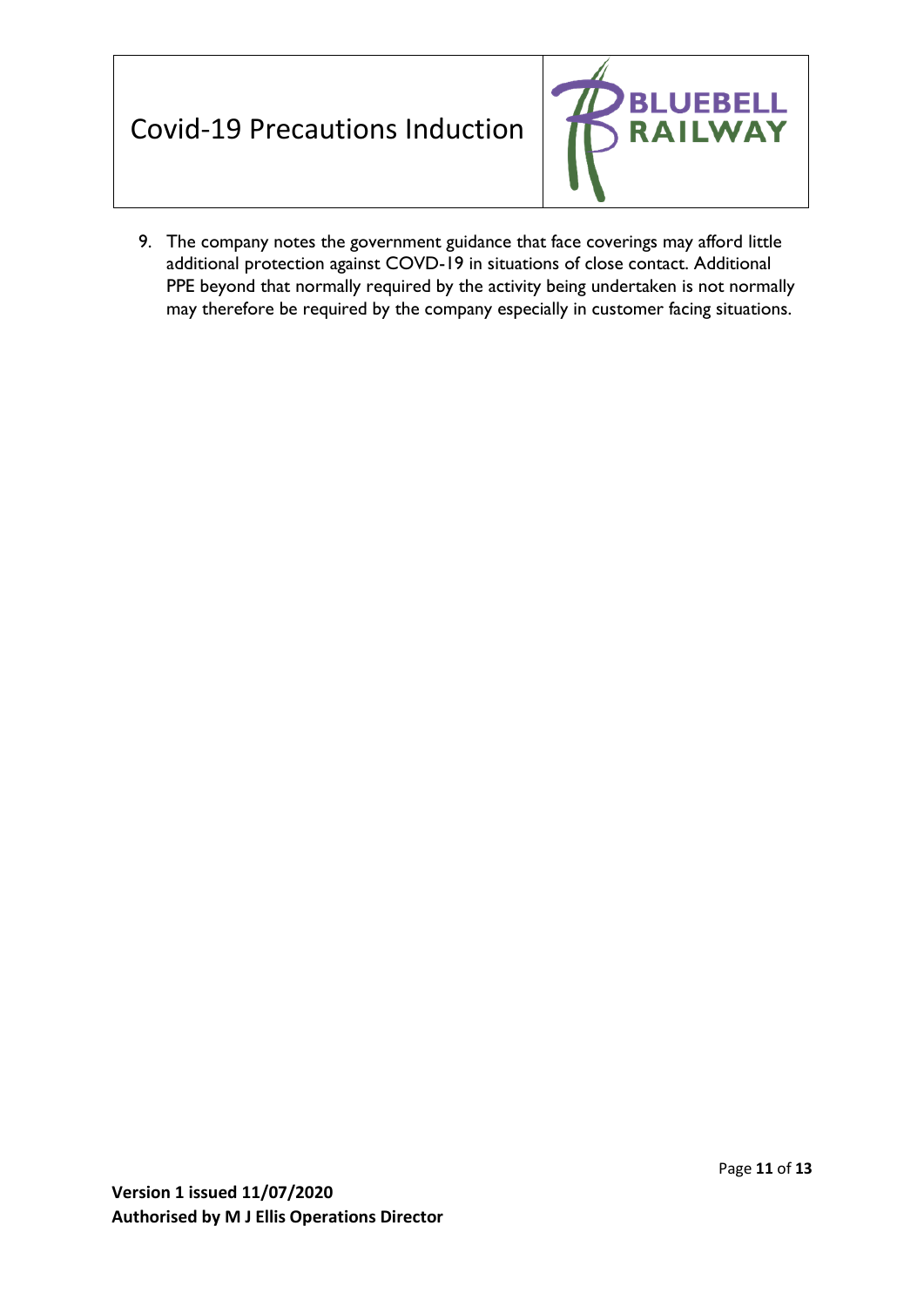### COVID-19 Precautions Induction



# Notice

# **Staff travel and transport on the**

### **railway**

To manage the risks to staff and in due course to visitors to the railway, the following measures are adopted with immediate effect:

- 1. ALL staff travel privileges associated with holding a staff ID/Membership card are suspended until further notice.
- 2. The transport of ANY materials using a brake compartment of a train carrying visitors is PROHIBITED.
- 3. All the vehicles of a train that are in service carrying visitors or that will be carrying visitors before the next scheduled internal clean are OUT OF BOUNDS to all staff EXCEPT; the guard of that train; a pilot man; staff involved in cleaning.

In an emergency (for example lineside fire, to take over a duty at another location at short notice) staff may travel in luggage compartment of the train (if provided), but should maintain 2m or 1m-plus with mitigation social distancing.

- 4. Travel between locations on the railway should be avoided where possible to reduce the risk of spreading Covid-19. Where it is essential to travel then staff must wash their hands thoroughly on leaving a location and on arrival at the new location.
- 5. If it is necessary to transport people or materials between stations (other than in an emergency as described above) this MUST be done in a suitable rail vehicle dedicated to this task and not available for visitor use. Requests should be sent in good time to the Operations Manager.